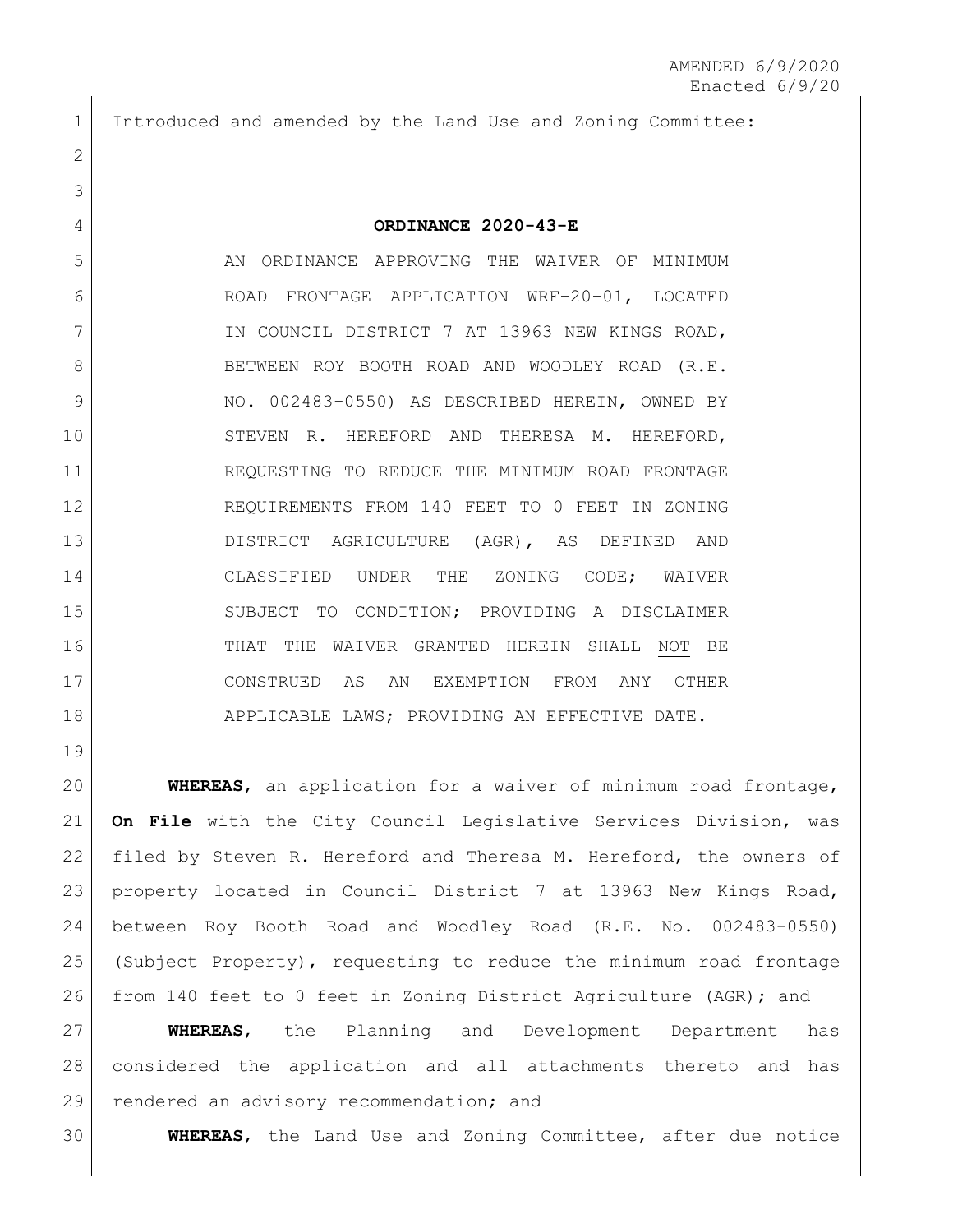## AMENDED 6/9/2020

 held a public hearing and having duly considered both the 2 testimonial and documentary evidence presented at the public hearing, has made its recommendation to the Council; and

 **WHEREAS**, taking into consideration the above recommendations and all other evidence entered into the record and testimony taken at the public hearings, the Council finds that: (1) there are practical or economic difficulties in carrying out the strict 8 letter of the regulation; (2) the request is not based exclusively upon the desire to reduce the cost of developing the site or to circumvent the requirements of Chapter 654 (Code of Subdivision Regulations); (3) the proposed waiver will not substantially 12 diminish property values in, nor alter the essential character of, the area surrounding the site and will not substantially interfere with or injure the rights of others whose property would be 15 affected by the waiver; (4) there is a valid and effective easement for adequate vehicular access connected to a public street which is maintained by the City or an approved private street; and (5) the proposed waiver will not be detrimental to the public health, safety or welfare, result in additional expense, the creation of nuisances or conflict with any other applicable law; now, therefore

**BE IT ORDAINED** by the Council of the City of Jacksonville:

 **Section 1. Adoption of Findings and Conclusions.** The Council has reviewed the record of proceedings and the Staff Report of the Planning and Development Department and held a public hearing concerning application for waiver of road frontage WRF-20- 01. Based upon the competent, substantial evidence contained in the record, the Council hereby determines that the requested waiver of road frontage meets the criteria for granting a waiver contained in Chapter 656, *Ordinance Code*. Therefore, Application WRF-20-01 is hereby **approved, subject to condition**.

**Section 2. Waiver Approved Subject to Condition.** This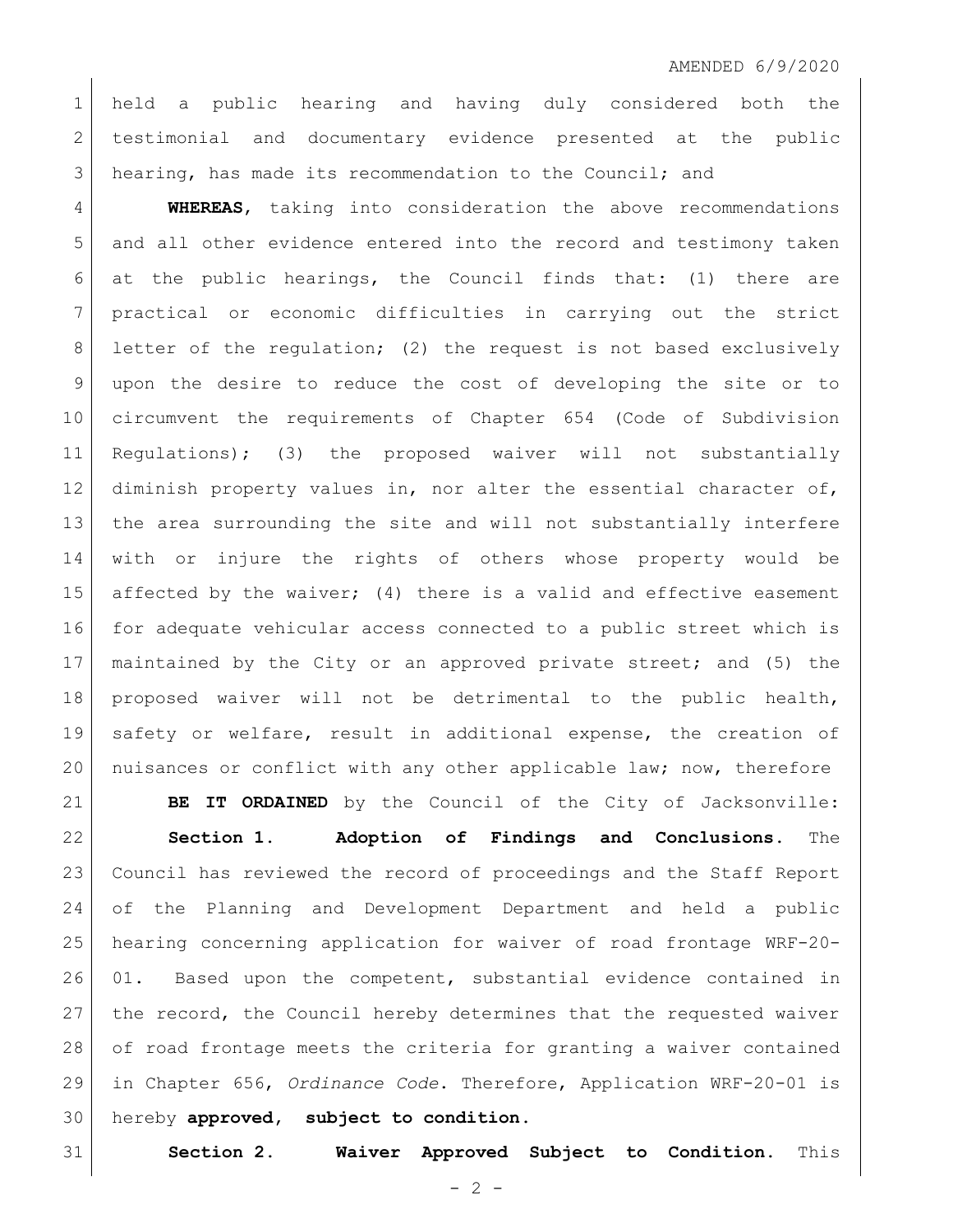1 waiver is approved subject to the following condition. Such 2 condition may only be amended by the City Council.

 (1) The applicant shall provide a street name for the shared access from New Kings Road and shall pay for the installation of the street name sign prior to issuance of a building permit.

 **Section 3. Owner and Description.** The Subject Property is 7 owned by Steven R. Hereford and Theresa M. Hereford, and is legally described in the **Exhibit 1** dated November 19, 2019, and graphically depicted in **Exhibit 2, attached hereto**. A graphic depiction of the easement is **attached hereto** as **Exhibit 3**.The agents are Steven R. Hereford and Theresa M. Hereford, 1804 Starratt Road, Jacksonville, Florida 32226; (904) 651-3351.

 **Section 4. Distribution by Legislative Services.**  Legislative Services is hereby directed to mail a copy of this legislation, as enacted, to the applicant and any other parties to this matter who testified before the Land Use and Zoning Committee or otherwise filed a qualifying written statement as defined in Section 656.140(c), *Ordinance Code*.

 **Section 5. Disclaimer.** The waiver of road frontage granted herein shall **not** be construed as an exemption from any other applicable local, state, or federal laws, regulations, requirements, permits or approvals. All other applicable local, state or federal permits or approvals shall be obtained before commencement of the development or use and issuance of this waiver of road frontage is based upon acknowledgement, representation and 26 confirmation made by the applicant(s), owner(s), developer(s) and/or any authorized agent(s) or designee(s) that the subject business, development and/or use will be operated in strict compliance with all laws. Issuance of this waiver of road frontage does **not** approve, promote or condone any practice or act that is prohibited or restricted by any federal, state or local laws.

 $- 3 -$